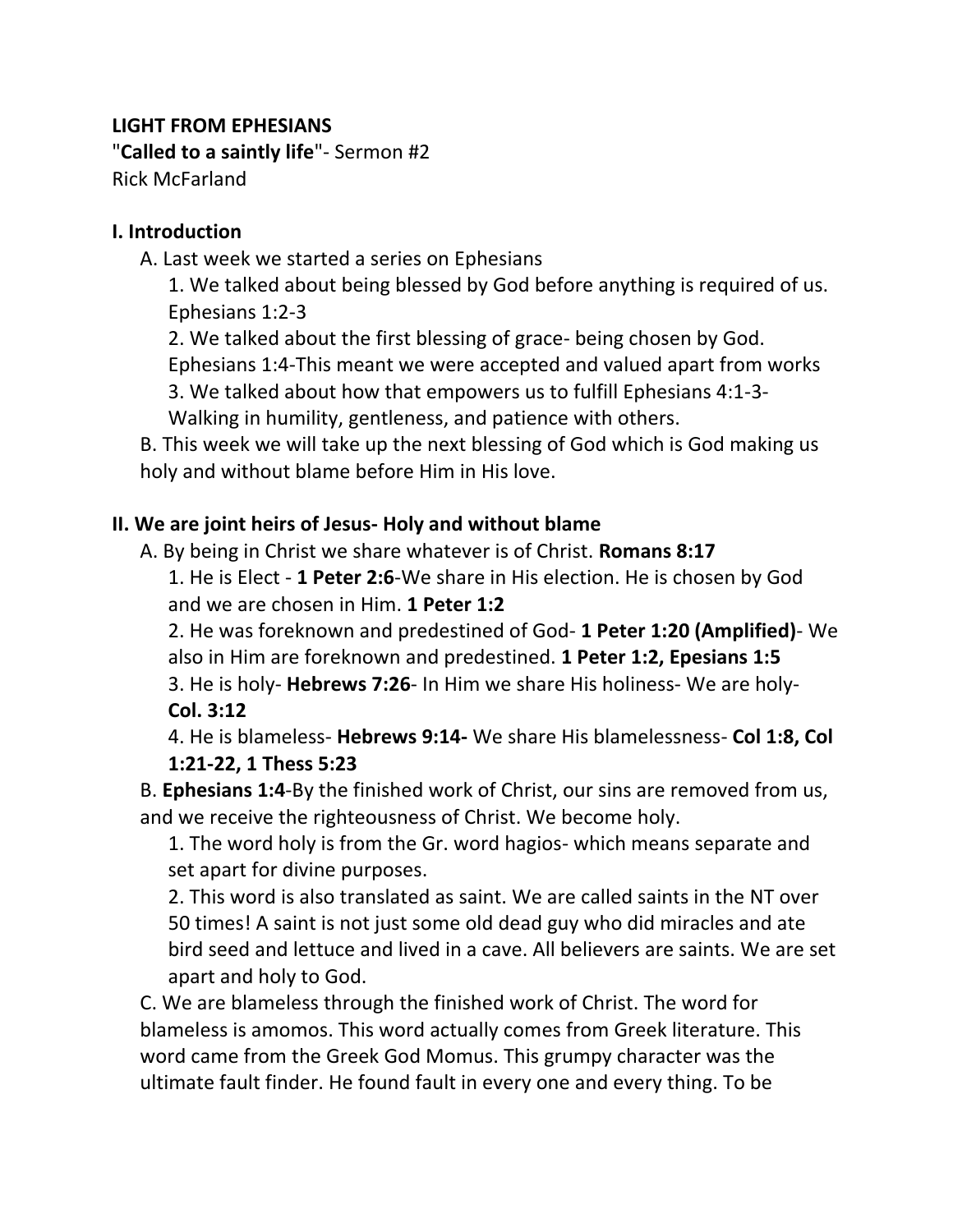blameless meant that even old Momus himself could not find fault with you. Well the devil is a Momus! He is always seeking to find fault with us. He can find fault in our natural lives and performances. But we are not blameless here on Earth. **Epheshians 1:4** says we are blameless before HIM! The words before Him in the Greek actually means directly in front of His penetrating gaze. Before the throne right in His presence we are seen as blameless through the blood of Jesus! Satan is the accuser of the brethren. He tries to find fault with us. But God's holy eyes of fire can find none because of Jesus Christ our Righteousness!

D. So many Christians look at their past and their natural lives. They see themselves as defiled. They wish they were holy. They constantly listen to the enemy who recounts their faults one after another to them. However, God sees us without fault because of Jesus!

## **III. Renewing the mind and heart**

A. We must renew our mind to the Word of God. This comes by meditating on Eph. 1:4- we are holy and without blame before God

B. We need to go beyond just thinking about being holy and blameless. We must start to speak this over our lives.

C. God created and framed the worlds by His words. **Hebrews 11:3**

D. God made our hearts to be molded by words- His words.

E. Our hearts and minds will become renewed by speaking God's words over them. We are holy and without fault before God!

### **IV. Living Holy**

A. Again the blessings of God in the first part of Ephesians are what we are to use to live the second part of Ephesians which is practical direction for Christian living.

B. How does knowing, believing, and speaking that we are holy and blameless affect our daily life.

C. **Ephesians 5:3-4**- We are told to be separate from fornication and sexual sins. We even should refrain from filthy talk and jokes. Why? Because it does not become saints- holy ones! We are holy before God. Once we renew our minds and hearts to this we will automatically shun away from all that is unholy and dirty.